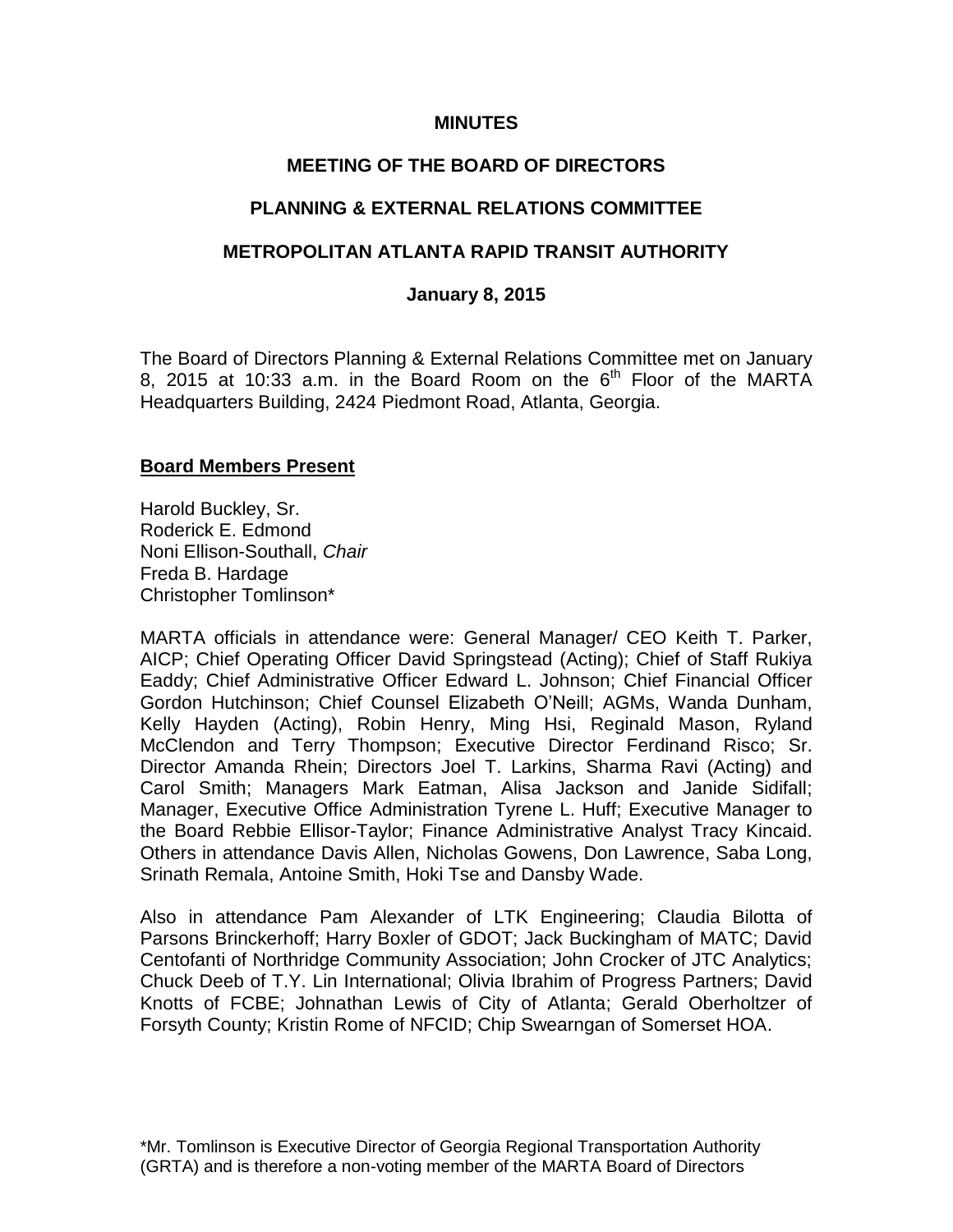## **Consent Agenda**

a. Approval of the December 4, 2014 Planning & External Relations Committee Meeting Minutes

On motion by Dr. Edmond seconded by Mrs. Hardage, the Consent Agenda was unanimously approved by a vote of 3 to 0, 4\* members present.

#### **Individual Agenda**

## **Resolution Authorizing the General Manager to Implement Ridership Incentives**

Mrs. McClendon presented this resolution for Board of Directors' approval authorizing the General Manager/CEO to initiate pilot programs to encourage the use of the MARTA system by designating fare incentives such as a customer loyalty program, employee family pass, fare promotional programs and a free fare time period.

#### *Tasks*

- Conduct Transit Equity Analysis (EA) as required
- Conduct Surveys to gather data for analysis
- Conduct Employee Focus Groups
- Review EA and develop mitigation plan and alternatives if needed
- Conduct Financial Analysis
- Define Fare System Technical Requirements
- Community Outreach & Public Hearings

## *New Fare Proposals*

- Holiday Group Pass
- Transit Ridership Incentives

## *Holiday Group Pass*

• Four One Day Breeze Tickets for  $$28.00$ /\$6 fare  $+$  \$1 fare media cost = \$7.00 per ticket (33% discount off regular fare)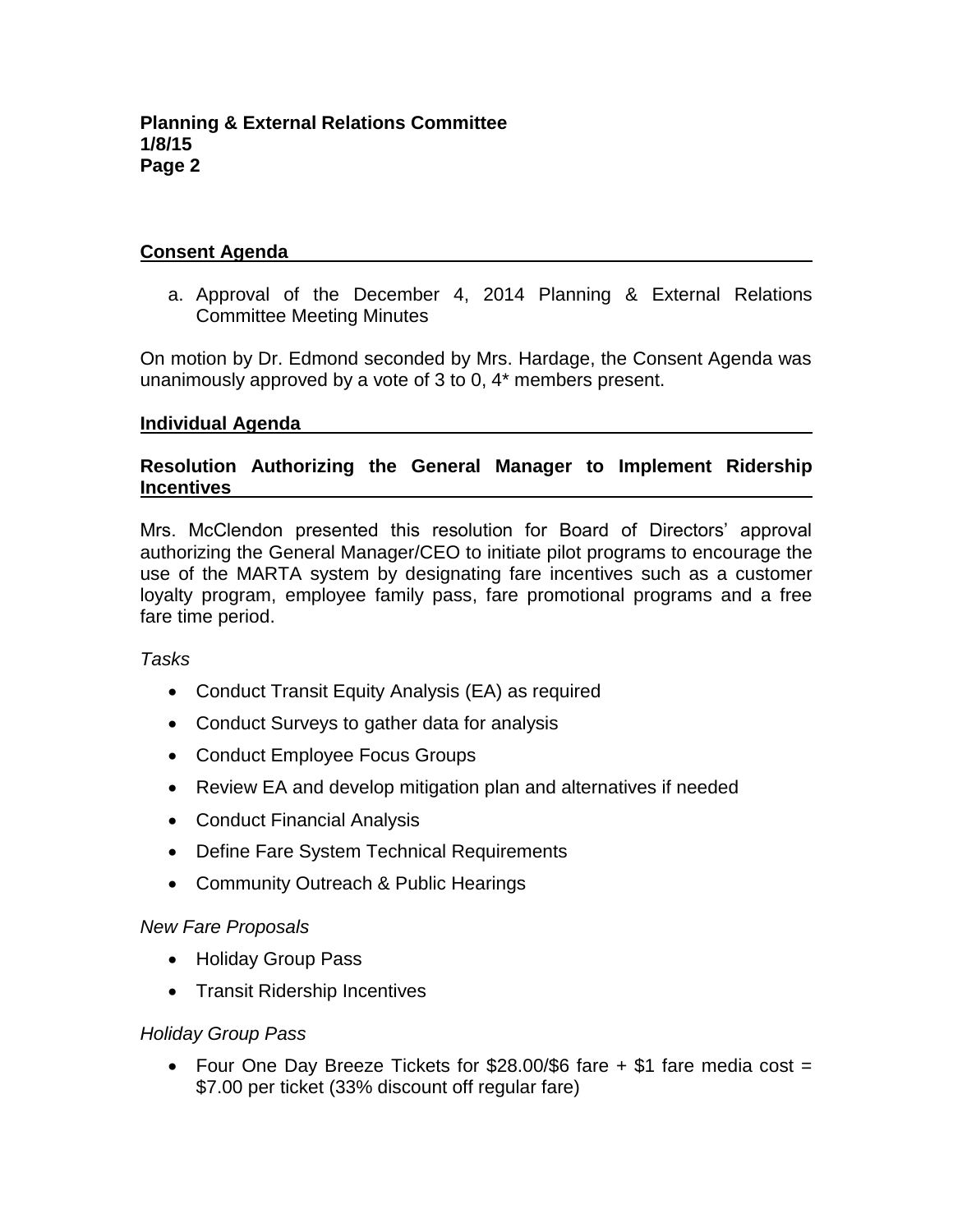- Purchase a minimum of 2 (two) up to 5 (five) tickets
- Does not have to be a traditional family
- Information Technology will program the fare system for specific dates  $$ media will only be accepted for that specific date
- Passes can be purchased beginning 3 (three) days prior to the specific holiday and the day of
- Fare Equity Analysis required
- Research & Analysis will conduct 4 (four) holiday surveys to gather data: New Year's Day, Martin Luther King, Jr. Day, Labor Day and Thanksgiving (day after) Friday
- Suggested Holidays
	- o New Year's Day
	- o Martin Luther King, Jr. Day
	- o Memorial Day
	- o Labor Day
	- o Thanksgiving (day after) Friday

## *MARTA Loyalty Program*

- When patrons register their Breeze Card it will become a rewards card
- Patrons earn points each time the card is tapped to enter a rail station or to board a bus
- Starbucks model include an app that shows status of points, can accept promo codes sent to patrons via text or email offer double points on certain days, at off-peak times, for specific routes and stations
- Points could be redeemed at Breeze Vending Machines (MVMs) for:
	- o Free or discounted fare
	- o Passes for friends and family members
	- o Coupons for local businesses (retailers, events, aquarium, Uber)
- Could also offer Breeze Card lotteries from time to time with MARTA fare as reward; any registered card holder would be eligible to win
- Develop comparable programs for TMAs and for MARTA employees the "MARTA Passport Reward"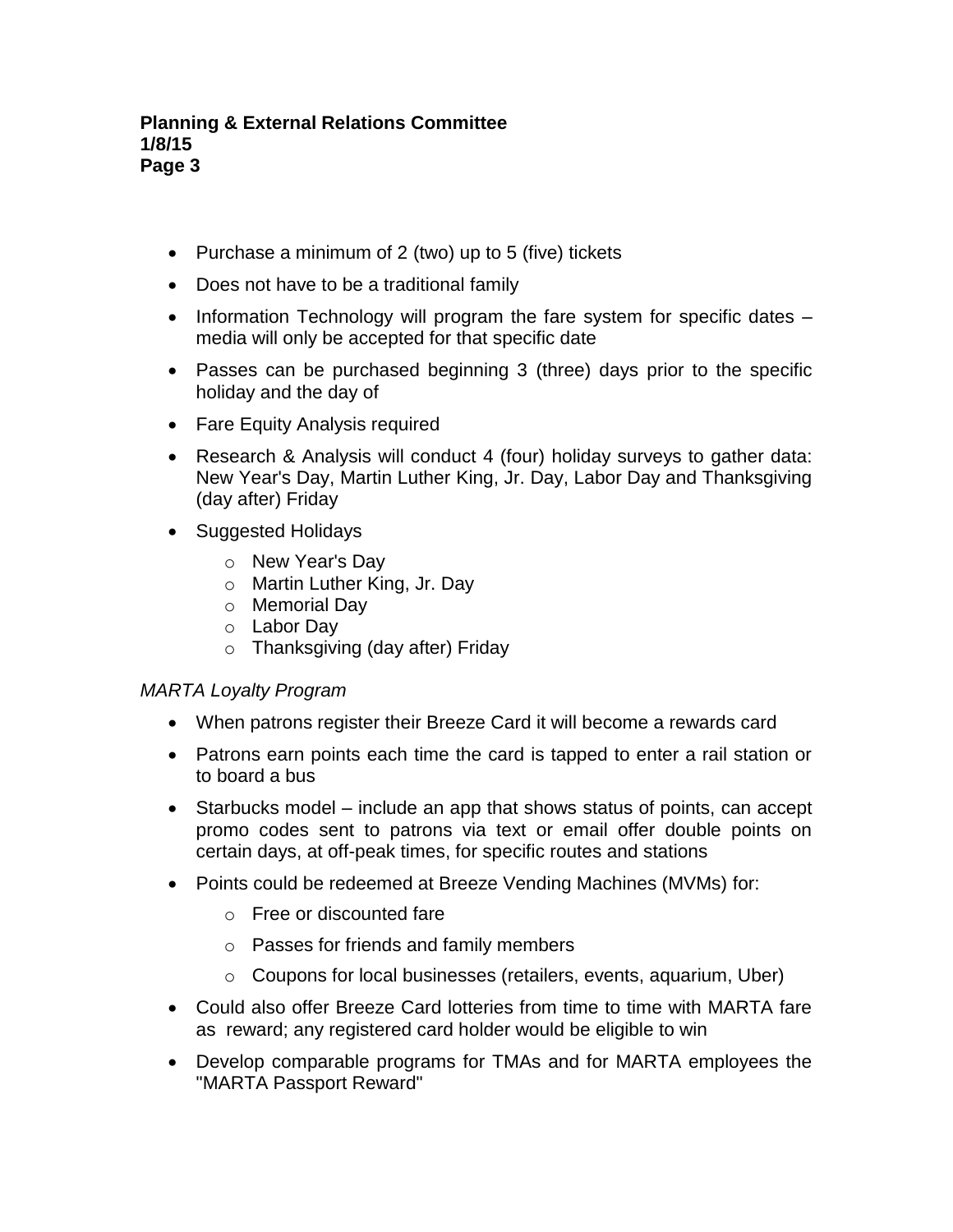Patrons who achieve a certain number of points could become eligible for a Gold Breeze Card – a Gold Card would offer additional discounts plus other ridership "perks" such as a free beverage from station vending and personalized cards with patrons' photos

## *Chance Based Rewards*

- Launch and promote Breeze Card drawings and door prizes to motivate card registration
- Reach out to Clayton County with drawings of registered Breeze Card numbers
- 'Every "nth" customer who taps to enter a station wins a free monthly pass; must be using a registered card to Win
- Turn BVMs into "slot machines":
	- Random prizes printed on the back of receipts
	- Also print coupons from local businesses on BVM receipts
- Bus operators give away one-day passes to every "nth" rider who taps a registered card on the farebox
- Encourage patrons to try out new routes by mailing or emailing coupons for free or discounted fare on certain routes
- Golden Ticket Program during Holiday Season
	- BVMs will randomly dispense Golden Tickets that can be redeemed for free fare or for other types of prizes; other smaller rewards included as well

## *Referral/New Rider Program*

- A discount program where a current patron can purchase a second pass at a discount or free
	- o Establish "Refer a Friend Day" with a buy one/get one free deal
	- o Discounted passes for large groups of people traveling together
	- o TMA representatives could organize group travel events and arrange to meet with groups for a trip – travel training out on the system
	- o Corporate scavenger hunts on MARTA, organized by TMAs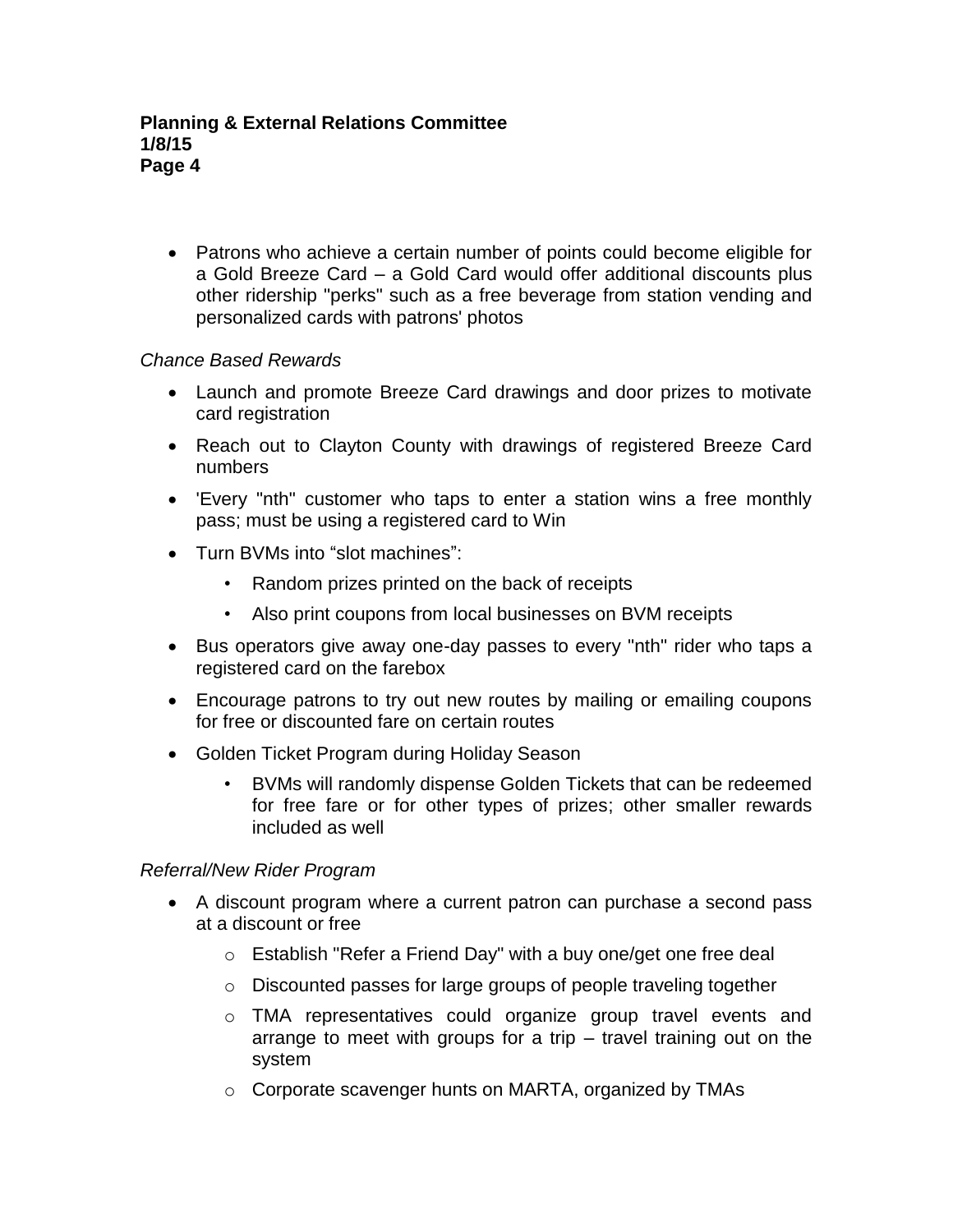- Offer referral incentives to current patrons with registered Breeze Cards
	- o Discounts for making a referral
	- o New referral would need to register card and identify the patron who referred them
	- $\circ$  Discounts would increase as the number of referrals increased

## *Specialty Cards for Events and Attractions*

- Offer Specialty Breeze Cards that Offer Fare Plus Discounts Related to Specific Destinations
	- o For example, a Six Flags card could be used to receive discounts on food and beverages in the park, or
	- o a Falcons card could have the season schedule printed on the back and offer similar discounts
- Cards would have a customized look and would be souvenir items
- Could be expanded to have university cards to purchase items on campus
- Breeze Card could become a multi-use card for fare and other debit purchases
- Also include Breeze Card as a part of the City Pass

*Free Fare Time*

 For a set time period (2 hours or less), MARTA would offer to all customers a free ride on the trains and buses

Mrs. Ellison-Southall applauded staff efforts. She said this exemplifies great leadership and creativity.

Dr. Edmond asked if staff gathered information from other agencies.

Ms. Smith said staff did a benchmark on initiatives and had discussions with other agencies. Staff found that some of the Authority's ideas are similar to what other agencies are doing and/or considering.

Mrs. McClendon said Research & Analysis has presented a lot of ideas. This presentation is to give the Committee an overview of the pilot programs staff would like to create.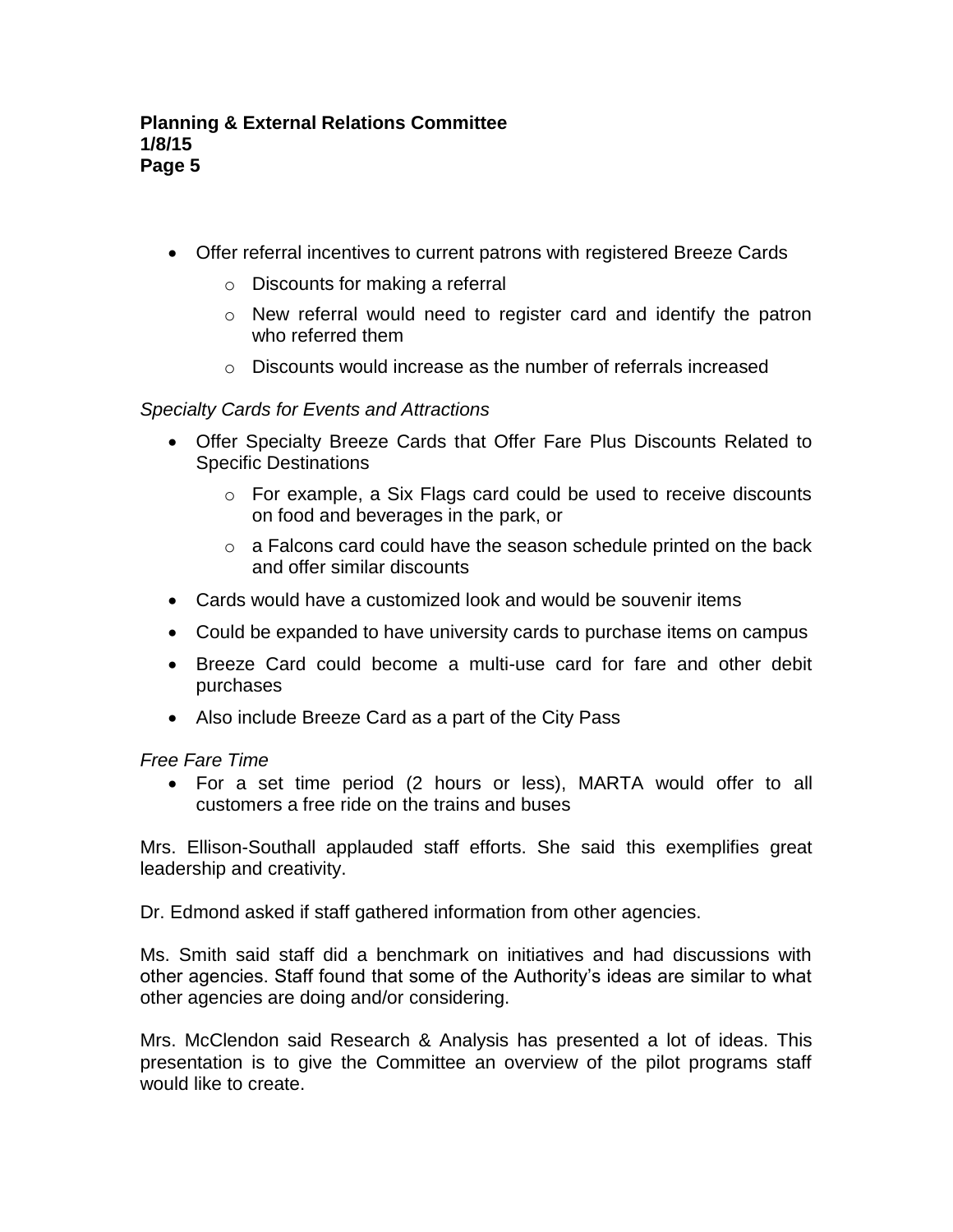Dr. Edmond asked how often would MARTA offer free fare time.

Mr. Parker said free fare time would be infrequent and likely offered during instances of very low ridership. For example, during inclement weather or ozone alert days MARTA really wants to incentivize ridership and Board Members will be notified.

Dr. Edmond said he liked the idea but would like to know the costs for MARTA.

Mr. Parker said the costs can be quantified.

Mrs. Ellison-Southall commented that a free fare time would not be offered on high revenue days.

Mr. Parker said that is correct – it would be offered on days when ridership is weak.

On motion by Mrs. Hardage seconded by Mr. Buckley, the resolution was unanimously approved by a vote of 4 to 0, with 5\* members present.

## **Briefing – Connect 400 Transit Initiative Update**

Mr. Eatman briefed the Committee on the progress and status of the Connect 400 (GA 400) Transit Initiative and recommended a LPA for Board consideration.

## *Background*

- Current study effort started in 2011
- Completed Alternatives Analysis (2013)
	- o Assessed a variety of alignments and technologies
	- o Extensive community outreach
- Initiated Early Scoping Phase 1 (Fall 2013)
	- o Identified GA 400 as the corridor of focus
	- o Advanced HRT, BRT and LRT for further consideration
- Continued Early Scoping Phase 2 (2014)
	- o Additional community outreach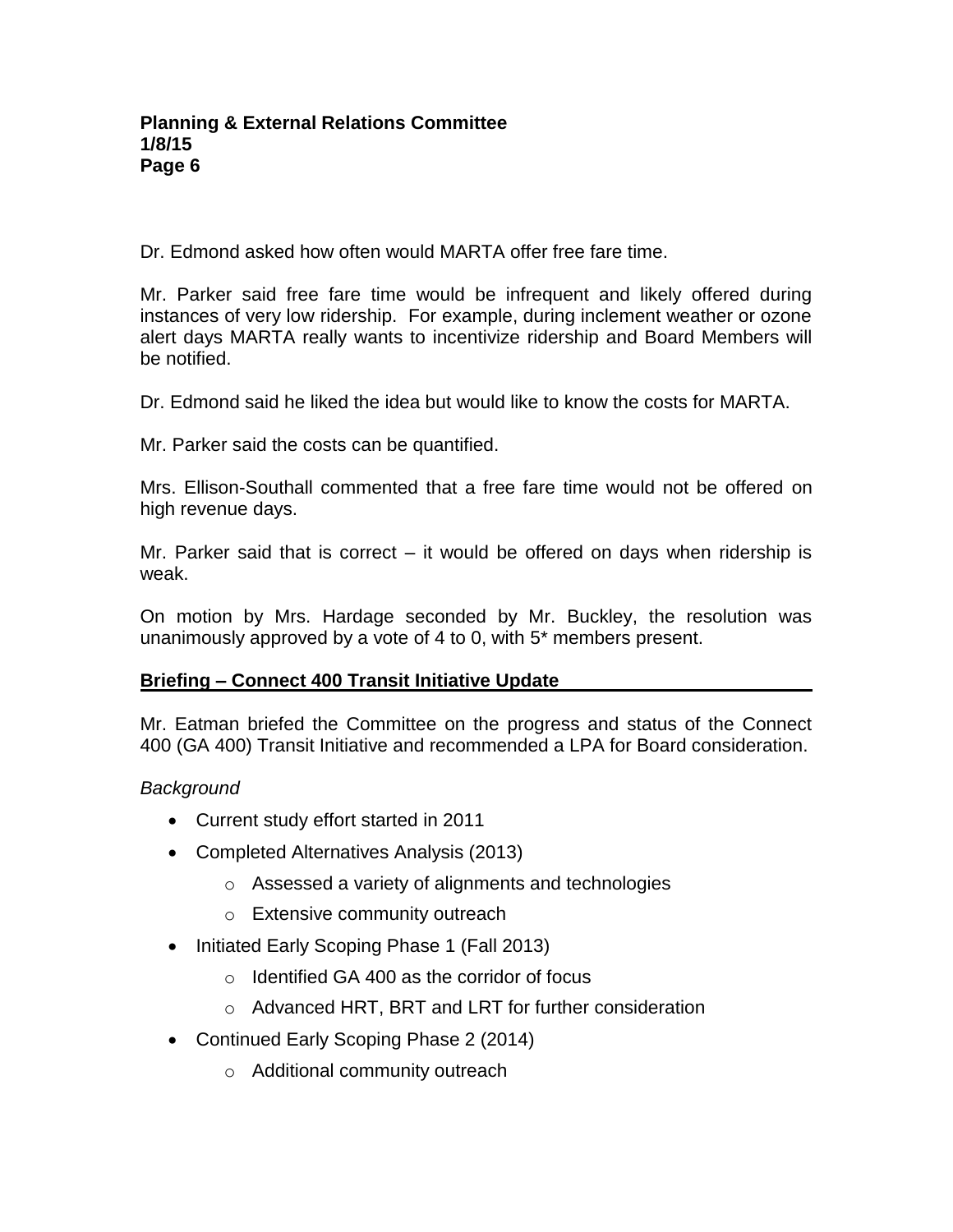- o Eliminated LRT Advance HRT and BRT
- o Concern of GA 400 east vs. west side alignment options

# *Community Outreach*

- Stakeholder Meetings
- Public Meetings
- Surveys

## *Feedback*

- HRT is the best performing alternative and preferred technology by stakeholders and the public
- Concern over future alignment East vs. West side of GA 400
- Preference for a "one seat ride"
- Willingness to pay more for HRT service and its benefits
- HRT and BRT ranked highest in New Starts evaluation
- Desire from the community to see MARTA and GDOT coordinate

# *Project Status*

- Re-initiated efforts in Spring of 2014 to:
	- o Conduct a second phase of Early Scoping
	- o Initiate the preliminary New Starts evaluation
	- o Recommend/adopt a LPA
	- o Begin environmental documentation (DEIS) (Begins in Winter 2015)

## *Background on Analysis for LPA Identification*

- Tasked by MARTA management to conduct additional analysis of potential:
	- 1. Environmental Impacts (quantitative)
	- 2. Transportation Impacts (qualitative)
	- 3. Costs (order of magnitude costs based on planning-level assumptions)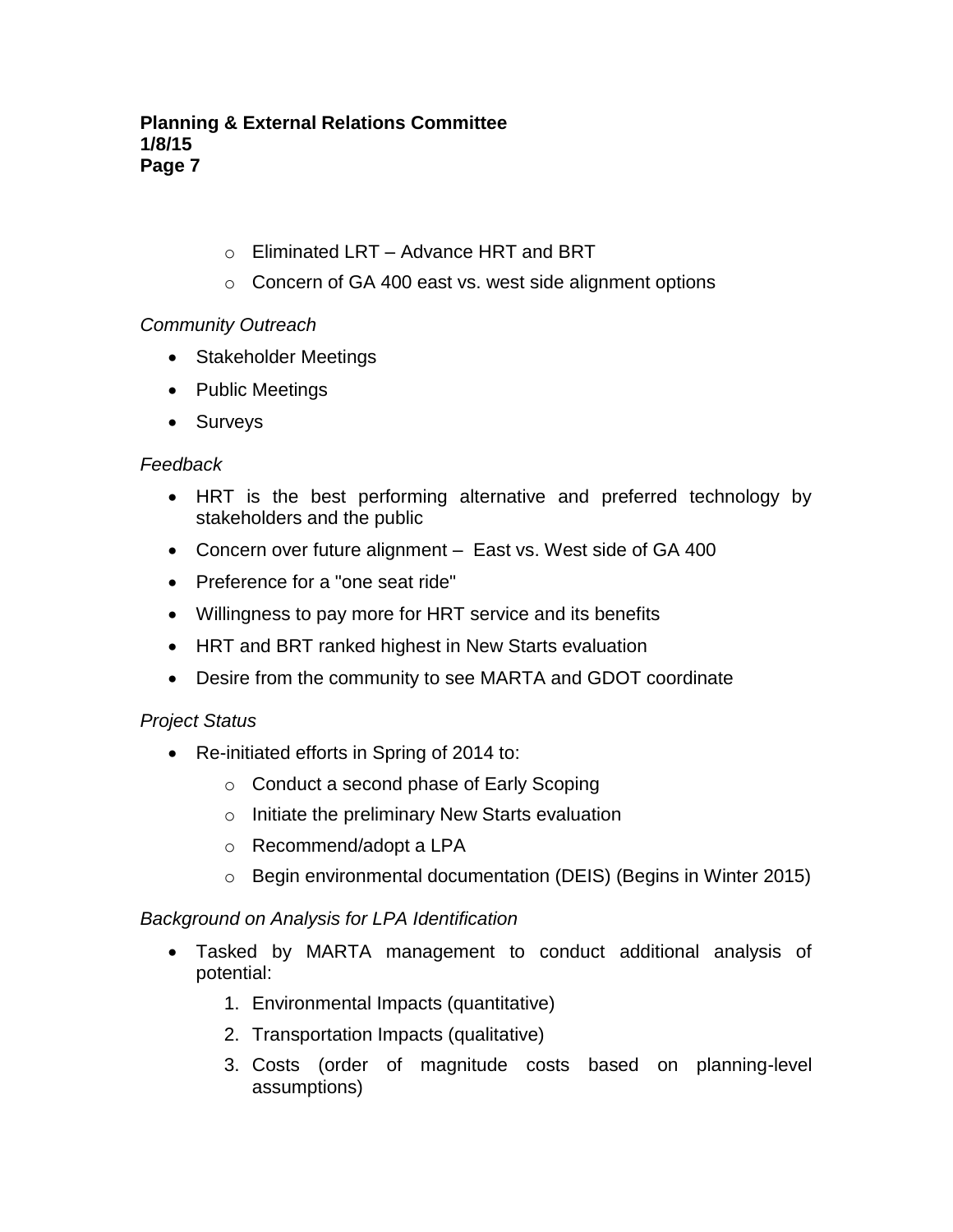- The LPA will define:
	- o Technology advanced into the DEIS
	- o Refined alignment studied in the DEIS

## *Alternatives Considered*

- East Only HRT
- East Only BRT
- West Only HRT
- West Only BRT
- East-West-East HRT
- East-West-East BRT
- BRT in Managed Lanes
	- o Assumes Joint GDOT/MARTA Implementation

*Analysis Process (conducted September – November 2014)*

- Data Collection
- GIS Base Mapping
- Refine Alignments
- Crossover Identification
- Station Footprints
- Site Selection
- Right-of-Way (ROW) Assumptions
- Impact/Assessment Costs
- Conclusions

## *Evaluation Criteria*

- Transportation Impacts
	- o Accessibility / network impacts
	- o Population / employment access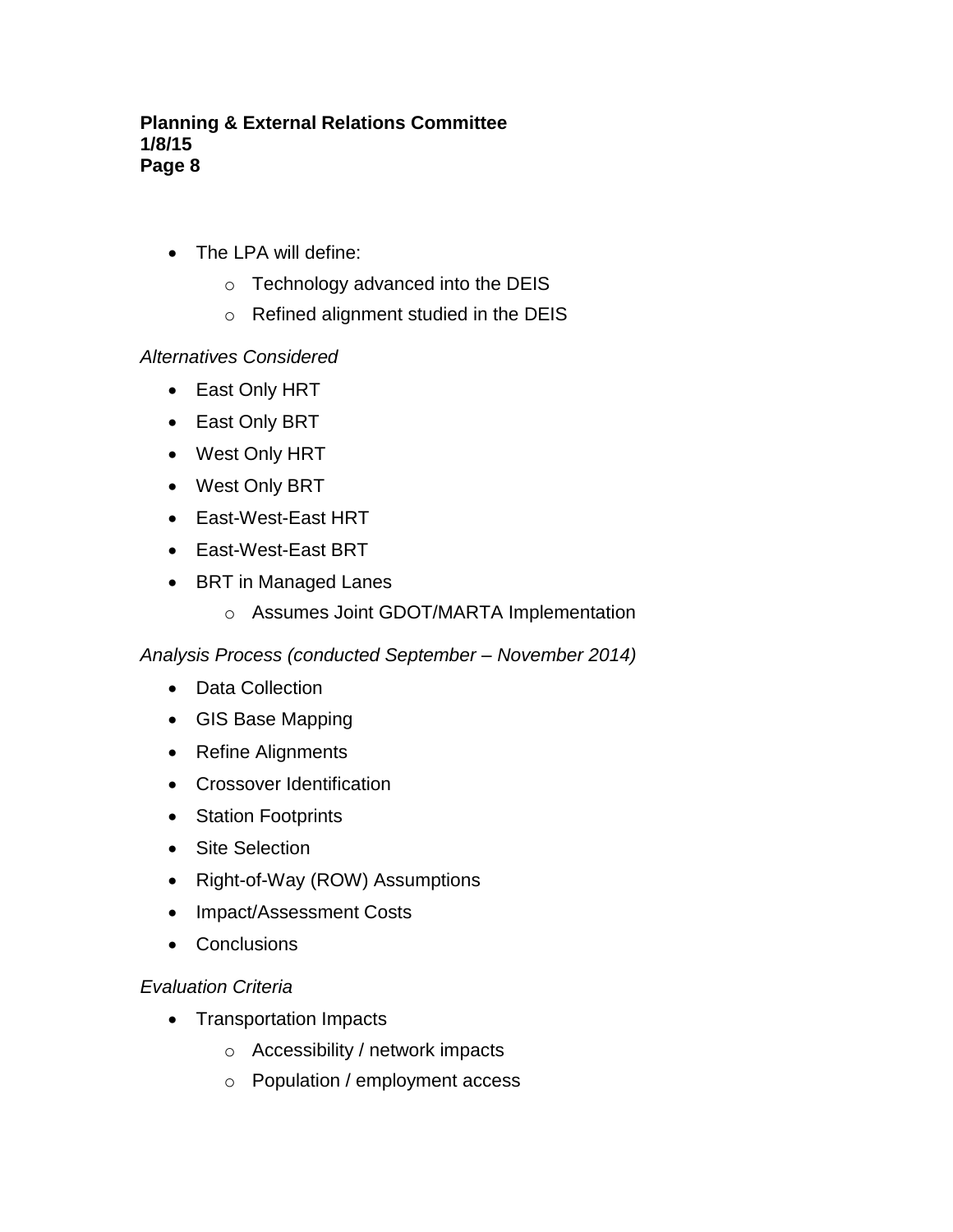- o Proximity to attractors
- o Consistency with existing plans / Early Scoping feedback
- Environmental Impacts
	- o Displacements
	- o Wetlands
	- o Parklands
	- o Community facilities
	- o Environmental Justice
- Capital Costs

*Refinements in Evaluation since Alternatives Analysis*

- **\*** Alternatives Analysis (Previous)  $\rightarrow$  Current Analysis (New)
	- Generalized station location  $\rightarrow$  Station footprint located for purpose of impact analysis
	- Standard station cost  $\rightarrow$  Station footprints, type and parking structures included
	- Standard structures cost  $→$  Major/Minor structure assumptions based on length and typical section
	- Total land acquisition cost  $\rightarrow$  Land acquisition costs based on land value at footprint location and typical section width
	- 5% Cost contingency  $→ 30%$  Cost contingency (based on professional experience for planning level assumptions)
	- 2012 Costs  $\rightarrow$  Year of expenditure costs (2028 assumed)
	- GDOT Managed Lane information not included  $\rightarrow$  GDOT Managed Lane information included

## *Evaluation Key Findings*

- Crossovers add about a 1%-2% increase to total project cost
- HRT alignments are approximately 2.5 times the cost of their corresponding BRT alignment; impacts are similar
- East-West-East Alternatives have the lowest level of impacts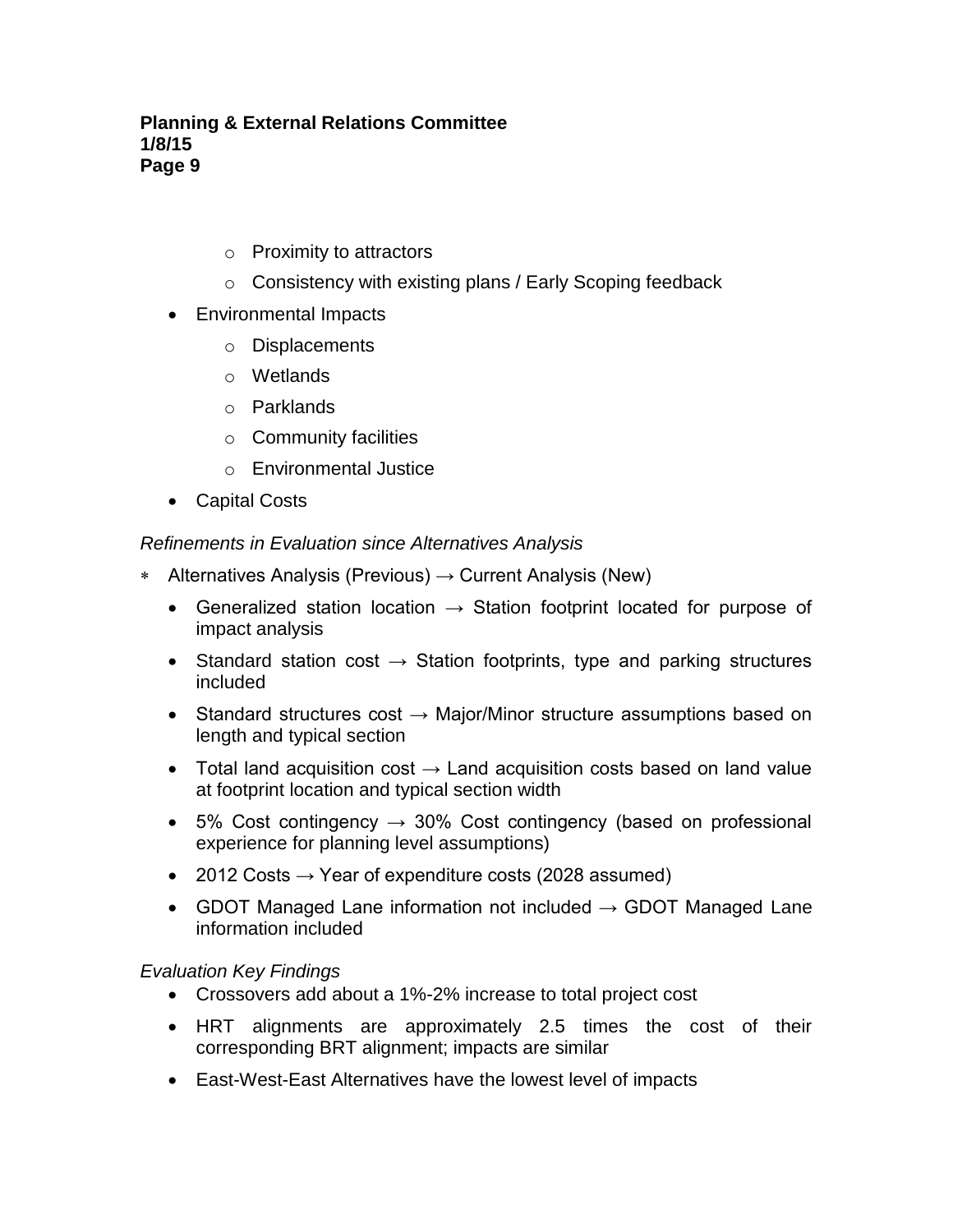- BRT Managed Lane alternative has lower cost but high impact due to anticipated right of way requirements (based on GA 400 Managed Lanes Feasibility Study)
- Availability of GA 400 ROW from GDOT is uncertain based on existing and future managed lane plans for the corridor

# *MARTA Staff Recommended LPA*

- East-West-East HRT
	- $\circ$  \$2.1 \$2.2B
	- o Least impacts
	- o Community preferred
- Other Alternatives for Study in DEIS
	- o East-West-East BRT
		- \$880M \$1B
		- **Minimal impacts**
		- **Preferred alignment alternative**
	- o BRT in GDOT Managed lanes
		- Approximately \$520M
		- High impacts  $\rightarrow$  Managed Lane footprint
		- Potential coordination with GOOT
	- o No Build

## *Rationale for Selecting the LPA*

- Strongest Support from planning partners and general public
- One seat ride  $\rightarrow$  High ridership
- Natural extension of existing red line
- Supports land use, economic development and future investment goals adopted by local communities and planning partners
- Performs well against preliminary FTA New Starts criteria
- Minimizes environmental and community impacts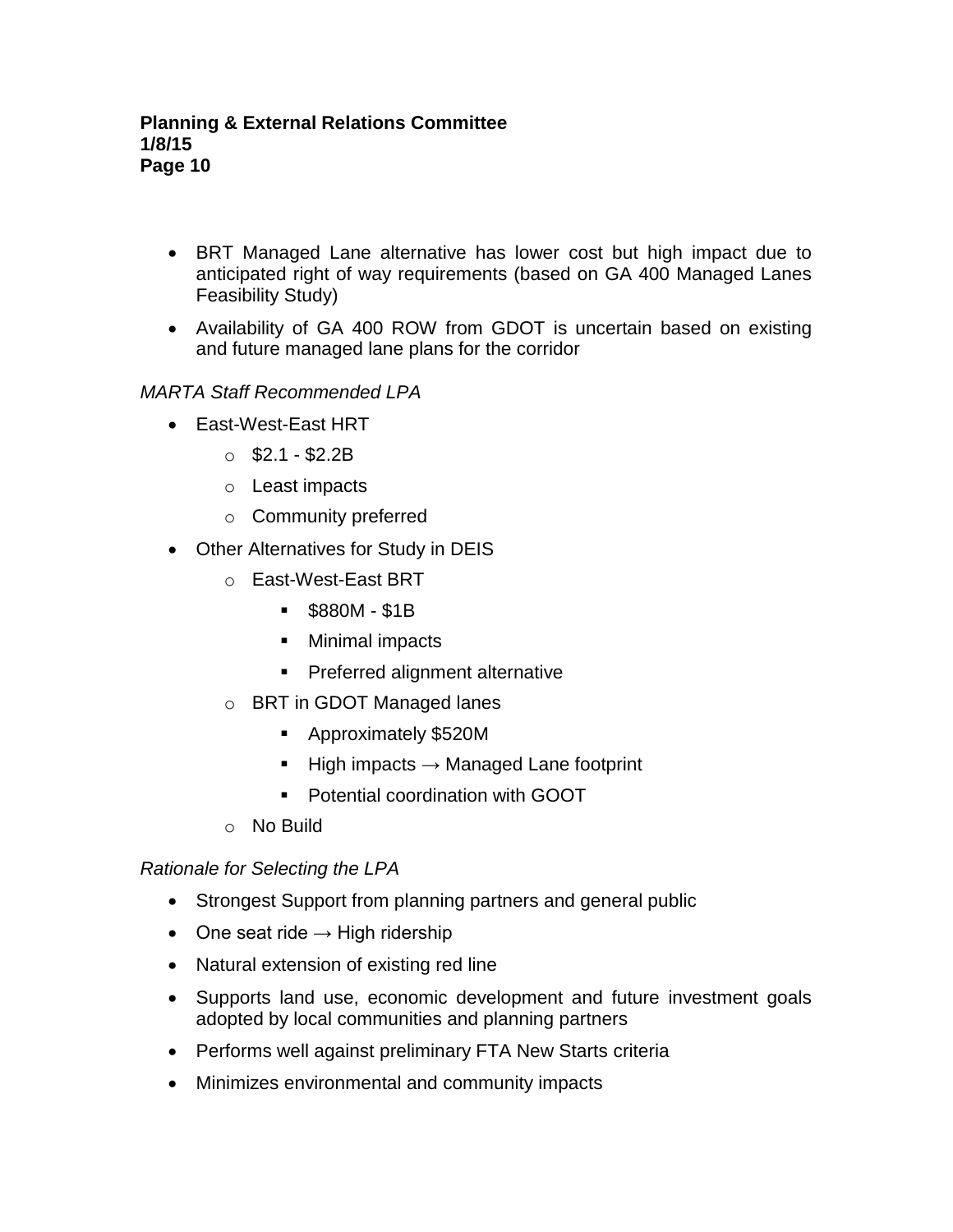## *Next Steps*

- Finalize LPA recommendation for MARTA Board January 2015
- Recommended LPA to the MARTA Board February 2015
- $\bullet$  Initiate Draft EIS March 2015

Mrs. Ellison-Southall said although she is concerned about the dollar amount she is supportive of the project. She added that it will be very important to remain as cost effective as possible as the project moves forward.

## **Briefing – MARTA Midtown Station Proposed Modifications**

Mr. Sharma and Ms. Rhein briefed the Committee on the latest concepts for the Midtown Station modifications as proposed by Midtown Alliance.

#### *Midtown Alliance Goals*

- To make Midtown a premier destination for commerce, culture, education and living
- Focus on initiatives to improve safety and the physical environment
- Transform Midtown into a true mixed-use, live-learn-work-play community

## *MARTA & Midtown Alliance*

- MARTA has three stations located in the Midtown area: Arts Center, Midtown and North Avenue
- MARTA appreciates the opportunity Midtown Alliance has extended in proposing improvements in the environs of each the stations to foster netter connectivity through improved transit facilities
- MARTA is thrilled to partner with Midtown Alliance in facilitation mutually beneficial design enhancements

## *Planning Efforts*

 At the end of 2013, Midtown Alliance completed a planning effort with MARTA's participation that defined strategies that enhanced all MARTA station within the Midtown Improvement District (MID)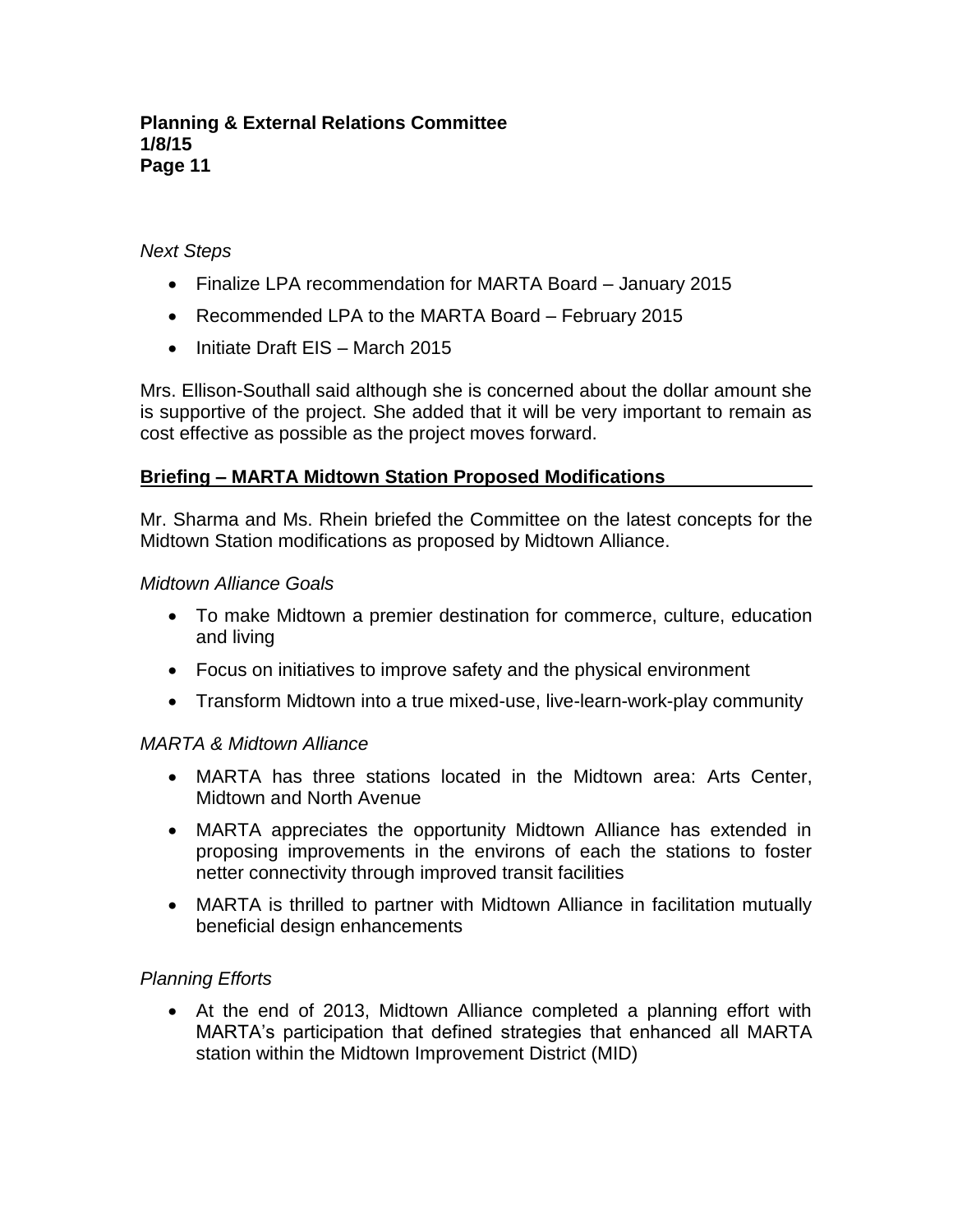- $\circ$  MID a self-taxing organization created by Midtown commercial property owners to augment public resources and spur economic growth in Midtown
- The intent was to improve those concepts during 2014 by seeking LCI implementation funds through ARC
- As Midtown Alliance refined the original ideas, a new concept was developed for Midtown Station

## *Midtown Station Enhancement Proposal*

- $\bullet$  10<sup>th</sup> Street Entry Plaza
	- $\circ$  Granite Plaza Pavement banding patterns parallel to 10<sup>th</sup> street
	- $\circ$  Benches granite benches with embedded LED lights
	- $\circ$  Greenspace rectangular landscape bands
	- $\circ$  Sculpture landmark to entryway
	- $\circ$  Pedestrian Lights illuminating columns, accent lights, etc.
- Station Interior and Facades at Street Level Main Concourse
	- $\circ$  Painted Murals by local artists, located in exterior recessed corners
	- $\circ$  Concrete Stain lighten and brighten interior ceiling and certain walls
	- $\circ$  Information Signage digital monitors broadcast real time transit info
	- $\circ$  Projection project images on adjacent building or entry plazas
	- $\circ$  Floor Paint pedestrian traffic coating
	- $\circ$  Lighting colored glass, LED wall washers and spotlights
	- o Color colored fabric acoustic panels and colored panels of transparent glass
	- $\circ$  Audio to improve announcement clarity, play music
- Peachtree Place Entry Plaza
	- o Granite Plaza Pavement
	- o Benches
	- o Greenspace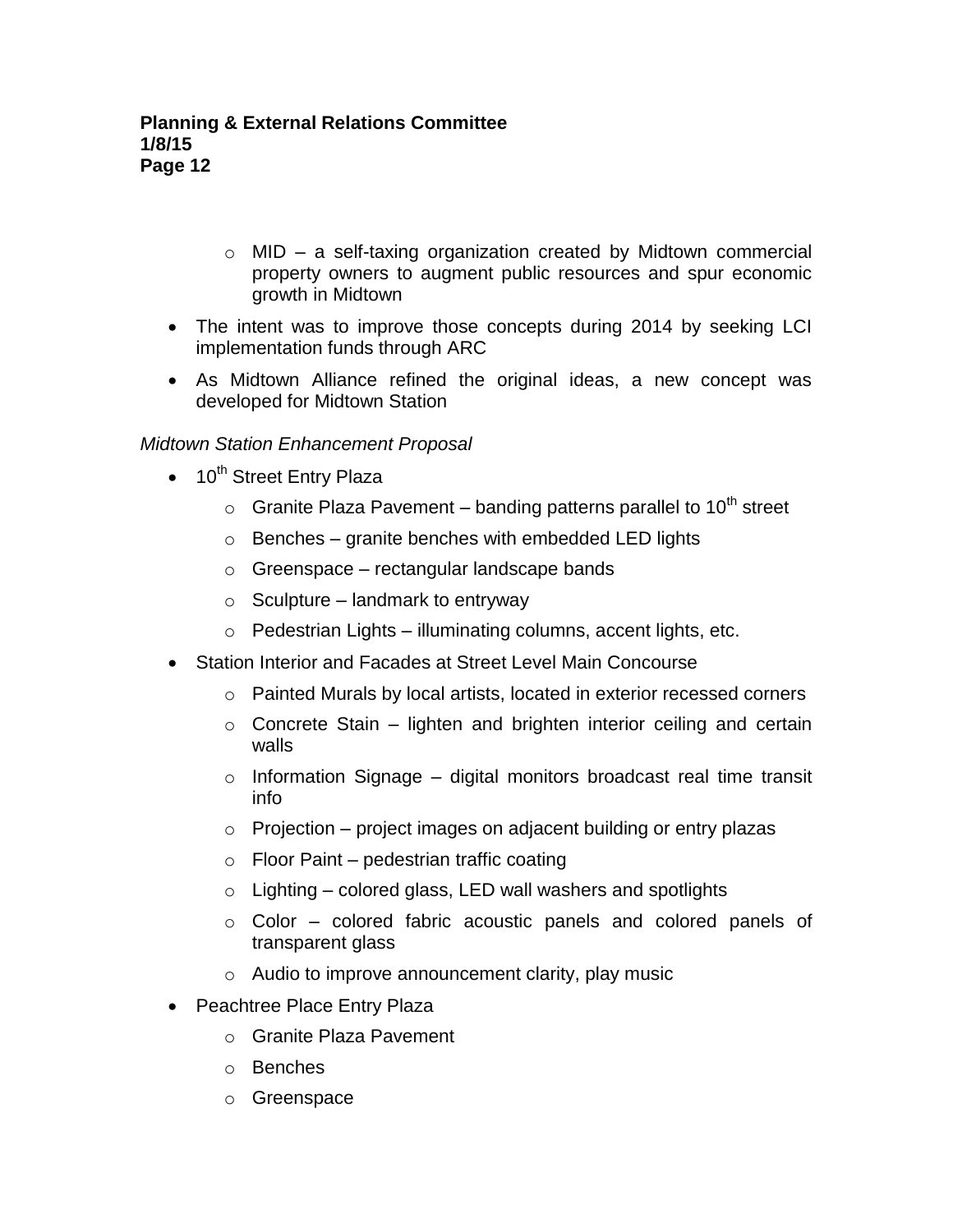- o Pedestrian Lights
- o Painted Crosswalk
- $\circ$  Transit Tower digital monitors to display live transit schedule
- o ADA Parallel Parking along north side of Peachtree Place
- o Shuttle and Vehicle Loading Zone along north side of Peachtree Place
- o Shade Structure for shuttle/vehicle drop off area
- Pocket Park
	- o Demolish Parking Lot and convert to active urban pocket park
	- o Granite Plaza Pavement
	- $\circ$  Seating Area Tech Trolley waiting, monolithic granite benches with embedded LED lights
	- $\circ$  Furniture Shade Structures integrated lights and charging stations powered by photovoltaic roof panels
	- o Vegetative Screen Fence
	- o Collaborative Seats and Tables
	- $\circ$  Container Cafés seating area to anchor both ends of the new pocket park
	- o Movable Seats and Tables
	- o Greenspace
	- o Pedestrian Lights

## **Briefing – Bus OTP Update**

Ms. Smith provided the Committee an update on Bus On-Time Performance (OTP).

*Bus OTP Trend*

- Bus On-Time Performance (OTP) increased 7.3% in FY15 compared to FY11
- Currently, OTP for the month of October was 79.4%, exceeding the target of 78%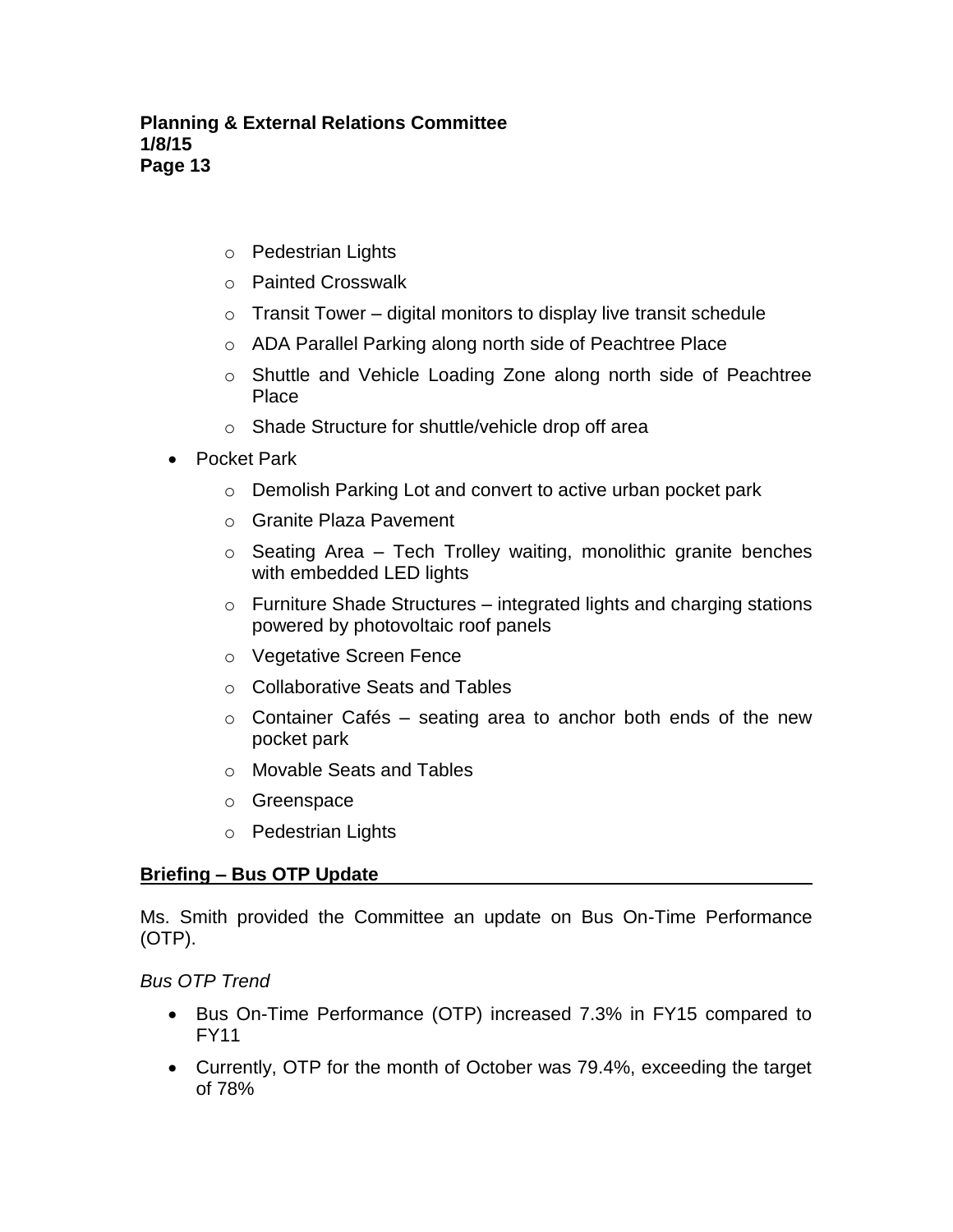## *Factors Impacting OTP*

- Changes in scheduling parameters
- Varying traffic conditions
- Customer interaction with driver, fare payments with change and loading Breeze cards
- AVL System availability
- Supervisory staffing at garages and on-route

## *Bus OTP Partners*

- In FY12, a joint partnership was formed to improve OTP with MARTA offices of Research & Analysis, Bus Operations, Planning & Scheduling, Customer Service, Information Technology and Bus Maintenance
- Personnel from joint partnership of MARTA business units are members of working groups that monitor the systems which collect data used to calculate ridership and OTP
- Standing Committees
	- o Bus OTP
	- o AVL Sustainability
	- o System Health
	- o Route Management

## *Bus OTP Success Factors*

- Inter-Office Task Force
	- o Underperforming Routes Task Force
	- o Monthly Meetings with Operational Personnel
- In-Depth Data Analysis
	- o Bus OTP Reports
	- o Bus Operator OTP Report
	- o Detailed Analytical Report per Request
- Bus Supervision
	- o Bus Middle & Lower Management Engagement